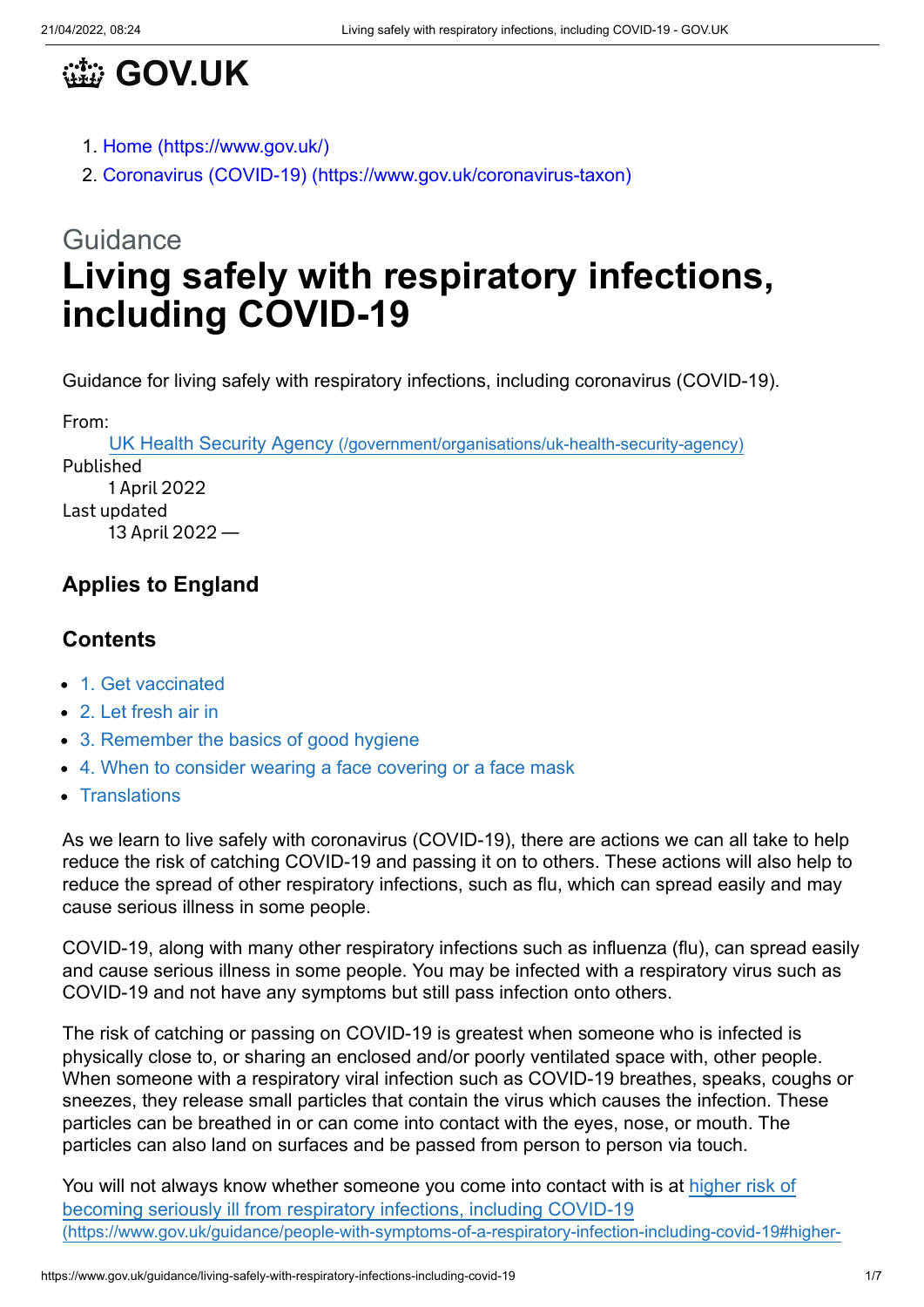risk)[. They could be strangers \(for example people you sit next to on public transport\) or people](https://www.gov.uk/guidance/people-with-symptoms-of-a-respiratory-infection-including-covid-19#higher-risk) you may have regular contact with (for example friends and work colleagues).

There are simple things you can do in your daily life that will help reduce the spread of COVID-19 and other respiratory infections and protect those at highest risk. Things you can choose to do are:

- 1. Get vaccinated.
- 2. Let fresh air in if meeting others indoors.
- 3. Practise good hygiene:
	- wash your hands
	- cover your coughs and sneezes
	- clean your surroundings frequently
- 4. Wear a face covering or a face mask.

Face coverings and face masks can help reduce the chance of you spreading infection to others, especially in crowded and enclosed spaces, and may protect you from becoming infected by some respiratory viruses.

If you have symptoms of a respiratory infection, such as COVID-19, and you have a high temperature or do not feel well enough to go to work or carry out normal activities, you are advised to try to stay at home and avoid contact with other people.

[There is guidance on steps you can take to protect other people if you are unwell with symptoms](https://www.gov.uk/guidance/people-with-symptoms-of-a-respiratory-infection-including-covid-19#what-to-do-if-you-have-symptoms-of-a-respiratory-infection-including-covid-19-and-have-not-taken-a-covid-19-test) of a respiratory infection, including COVID-19 (https://www.gov.uk/guidance/people-with-symptoms-ofa-respiratory-infection-including-covid-19#what-to-do-if-you-have-symptoms-of-a-respiratory-infectionincluding-covid-19-and-have-not-taken-a-covid-19-test).

## <span id="page-1-0"></span>**1. Get vaccinated**

Vaccines are the best defence we have against COVID-19 and other respiratory infections such as flu. They provide good protection against hospitalisation and death. They also reduce the risk of long-term symptoms. The COVID-19 vaccines are safe and effective and vaccine programmes are continuously monitored.

If you are eligible and you have not yet received your full course of a COVID-19 vaccine, you should get vaccinated [\(https://www.nhs.uk/conditions/coronavirus-covid-19/coronavirus-vaccination/\)](https://www.nhs.uk/conditions/coronavirus-covid-19/coronavirus-vaccination/). A full course of a COVID-19 vaccine provides protection against severe disease, including against the Omicron variant, but this protection wears off over time. Booster doses significantly improve the protection offered by vaccines. You should get a booster vaccine for COVID-19 if you are offered one.

You may be eligible for other vaccinations, particularly if you are at risk of becoming seriously ill. Get vaccinated as soon as you are able to.

[There is more information about the vaccinations available and when you should have them on](https://www.nhs.uk/conditions/coronavirus-covid-19/coronavirus-vaccination/) the NHS website (https://www.nhs.uk/conditions/coronavirus-covid-19/coronavirus-vaccination/).

## <span id="page-1-1"></span>**2. Let fresh air in**

The amount of respiratory virus in the air can build up in poorly ventilated areas. This increases the risk of spreading COVID-19 and other respiratory infections, especially if there are lots of infected people present. The virus can also remain in the air after an infected person has left.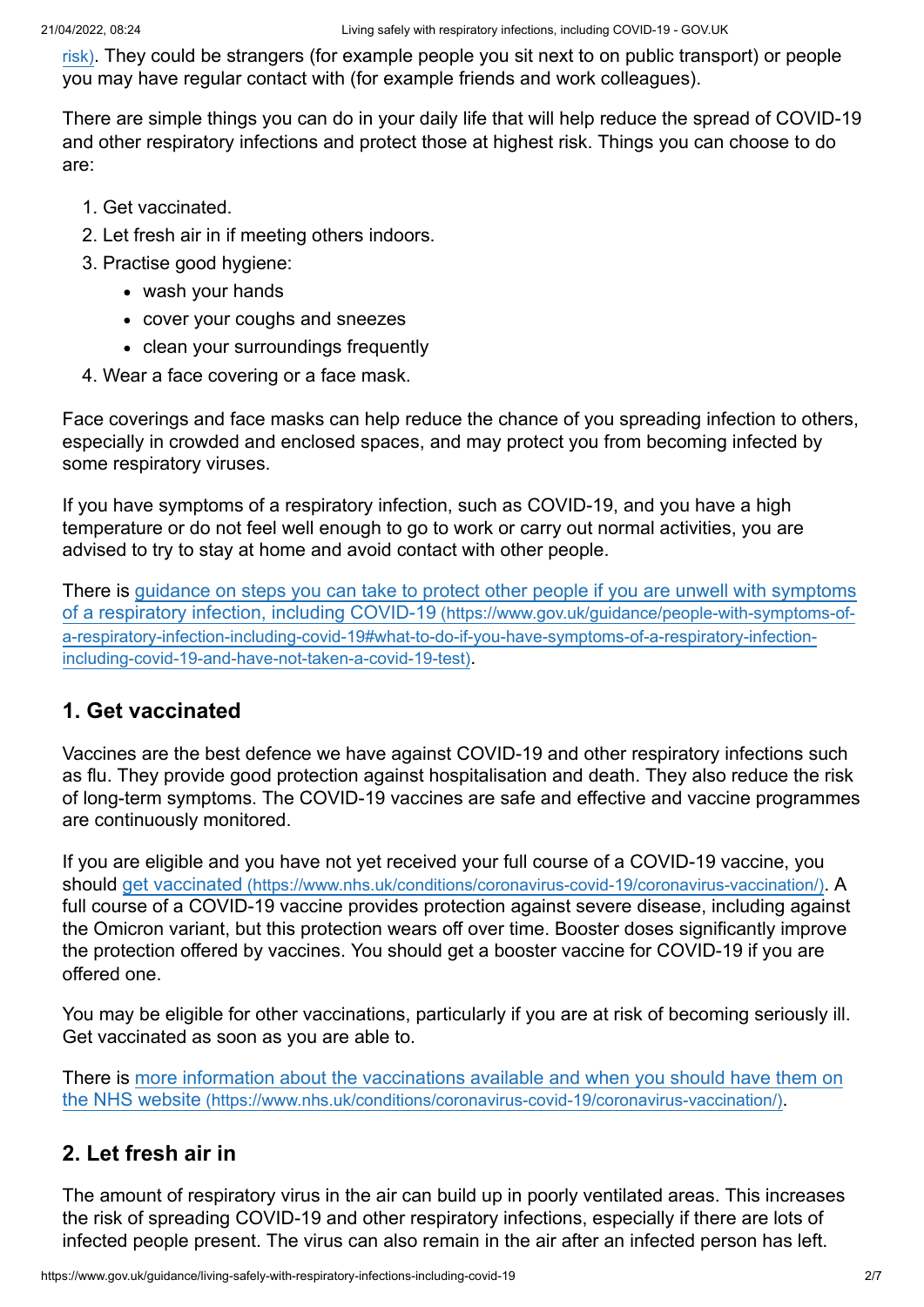Meeting outdoors greatly reduces this risk, but this may not always be possible.

Bringing fresh air into a room by opening a door or a window, even for a few minutes at a time, helps remove older stale air that could contain virus particles and reduces the chance of spreading infections. Trickle vents (small vents usually on the top of a window) or grilles can also be useful for bringing a little fresh air constantly. The more fresh air that is brought inside, the quicker any viruses will be removed from the room.

Ventilation is most important if someone in your household has COVID-19 or another respiratory virus, to try and stop the virus spreading. See further guidance here [\(https://www.gov.uk/government/publications/covid-19-ventilation-of-indoor-spaces-to-stop-the-spread-of](https://www.gov.uk/government/publications/covid-19-ventilation-of-indoor-spaces-to-stop-the-spread-of-coronavirus/ventilation-of-indoor-spaces-to-stop-the-spread-of-coronavirus-covid-19)coronavirus/ventilation-of-indoor-spaces-to-stop-the-spread-of-coronavirus-covid-19).

Good ventilation has also been linked to health benefits such as better sleep and fewer sick days off from work or school.

There is further advice on what you can do to improve ventilation [\(https://www.gov.uk/government/publications/covid-19-ventilation-of-indoor-spaces-to-stop-the-spread-of](https://www.gov.uk/government/publications/covid-19-ventilation-of-indoor-spaces-to-stop-the-spread-of-coronavirus/ventilation-of-indoor-spaces-to-stop-the-spread-of-coronavirus-covid-19)coronavirus/ventilation-of-indoor-spaces-to-stop-the-spread-of-coronavirus-covid-19).

# <span id="page-2-0"></span>**3. Remember the basics of good hygiene**

Following these basic rules of good hygiene will help to protect you and others from COVID-19 as well as many other common infections:

- cover your nose and mouth when you cough and sneeze
- wash your hands
- clean your surroundings

GermDefence [\(https://www.germdefence.org/\)](https://www.germdefence.org/) is a useful website that can help you identify ways to protect yourself and others in your household from COVID-19. It provides scientifically proven advice on reducing the risks from COVID-19 and other viruses in your home.

## **Cover your nose and mouth when you cough and sneeze**

Coughing and sneezing increases the number of particles released by a person, the distance the particles travel and the time they stay in the air. If an infected person coughs or sneezes without covering their nose and mouth, it will significantly increase the risk of infecting others around them. By covering your nose and mouth, you will reduce the spread of particles carrying the virus.

Cover your mouth and nose with disposable tissues when you cough or sneeze. Put used tissues in a bin and immediately wash your hands or use hand sanitiser. If you do not have a tissue, cough or sneeze into the crook of your elbow, not into your hand.

## **Wash or sanitise your hands**

Hands touch many surfaces and can become contaminated with viruses and other germs. Once contaminated, hands can transfer these to your eyes, nose or mouth. From there, the germs can enter your body and infect you.

Washing or sanitising your hands removes viruses and other germs, so you are less likely to become infected if you touch your face. Using soap and water is the most effective way to clean your hands, especially if they are visibly dirty. Hand sanitiser can be used when soap and water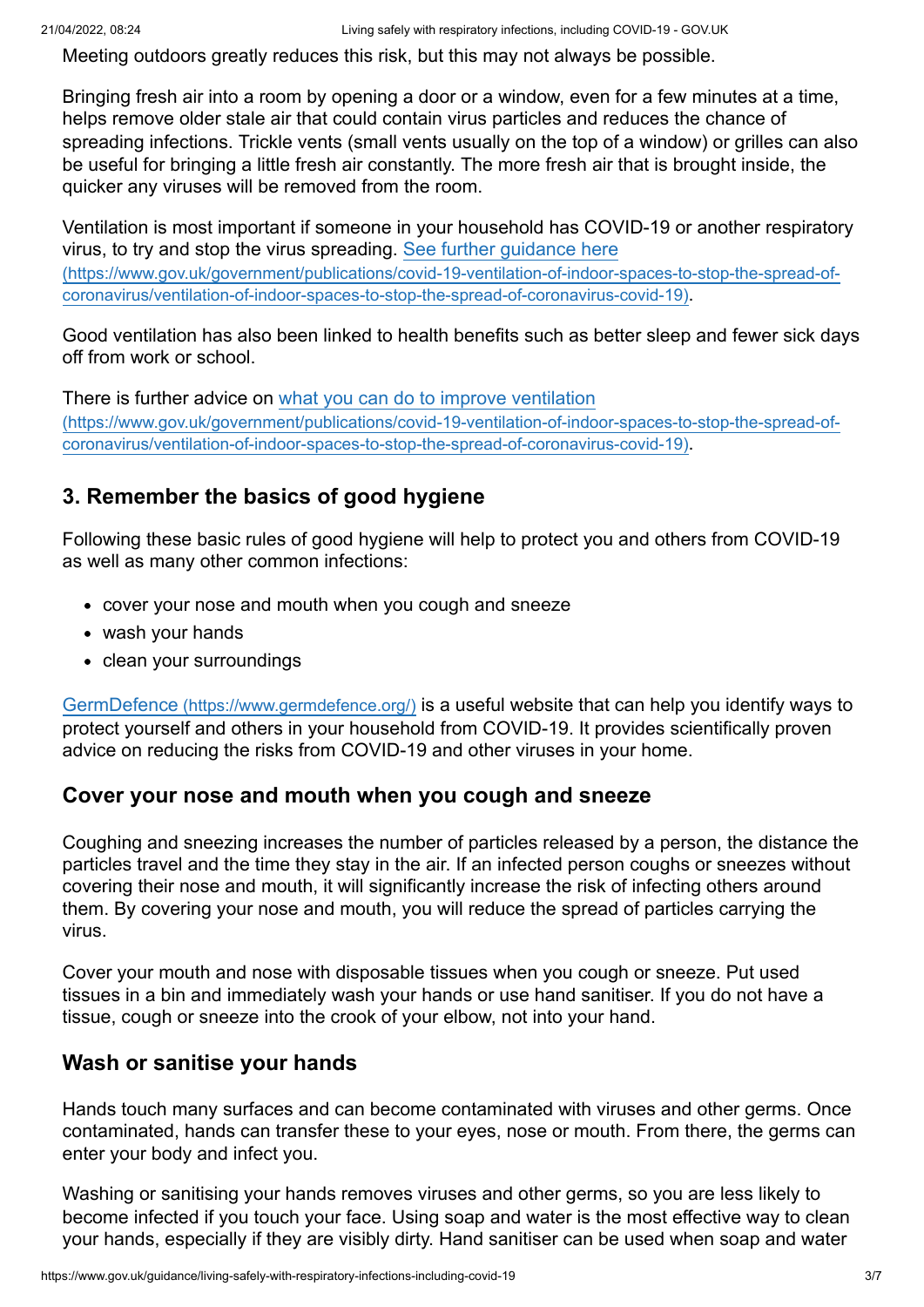are not available. You should do this regularly throughout the day.

In addition, wash your hands:

- after coughing, sneezing and blowing your nose
- before you eat or handle food
- after coming into contact with surfaces touched by many others, such as handrails, and shared areas such as kitchens and bathrooms
- when returning home

#### **Clean your surroundings**

Surfaces and belongings can be contaminated with COVID-19 and other germs when people who are infected touch them or cough, talk or breathe over them. Cleaning surfaces will reduce the risk of you catching or spreading infections.

Clean surfaces in your home often. Pay particular attention to surfaces that are touched frequently, such as handles, light switches, work surfaces and electronic devices such as remote controls.

### <span id="page-3-0"></span>**4. When to consider wearing a face covering or a face mask**

Wearing a face covering or face mask can reduce the number of particles containing viruses that are released from the mouth and nose of someone who is infected with COVID-19 and other respiratory infections. Face coverings can also protect the person wearing the face covering from becoming infected by some viruses.

When to wear a face covering

- when you are coming into close contact with someone at higher risk of becoming seriously unwell from COVID-19 or other respiratory infections
- when COVID-19 rates are high and you will be in close contact with other people, such as in crowded and enclosed spaces
- when there are a lot of respiratory viruses circulating, such as in winter, and you will be in close contact with other people in crowded and enclosed spaces

If you have symptoms or have a positive COVID-19 test result and you need to leave your home, wearing a well-fitting face covering or a face mask can help reduce the spread of COVID-19 and [other respiratory infections. See further advice in the guidance for people with symptoms of a](https://www.gov.uk/guidance/people-with-symptoms-of-a-respiratory-infection-including-covid-19) respiratory infection or a positive test result (https://www.gov.uk/guidance/people-with-symptoms-of-arespiratory-infection-including-covid-19).

Those attending education or childcare settings will not normally be expected to wear a face covering. Face coverings for children under the age of 3 are not recommended for safety reasons.

#### **What makes a good face covering**

Face coverings work best if they are made with multiple layers (at least 2 and preferably 3) and form a good fit around the nose and mouth. A wire nose bridge can improve the fit and may also help to prevent glasses from fogging. Scarves, bandanas or religious garments are likely to be less effective if they do not fit securely around the mouth and nose, and are of a single layer.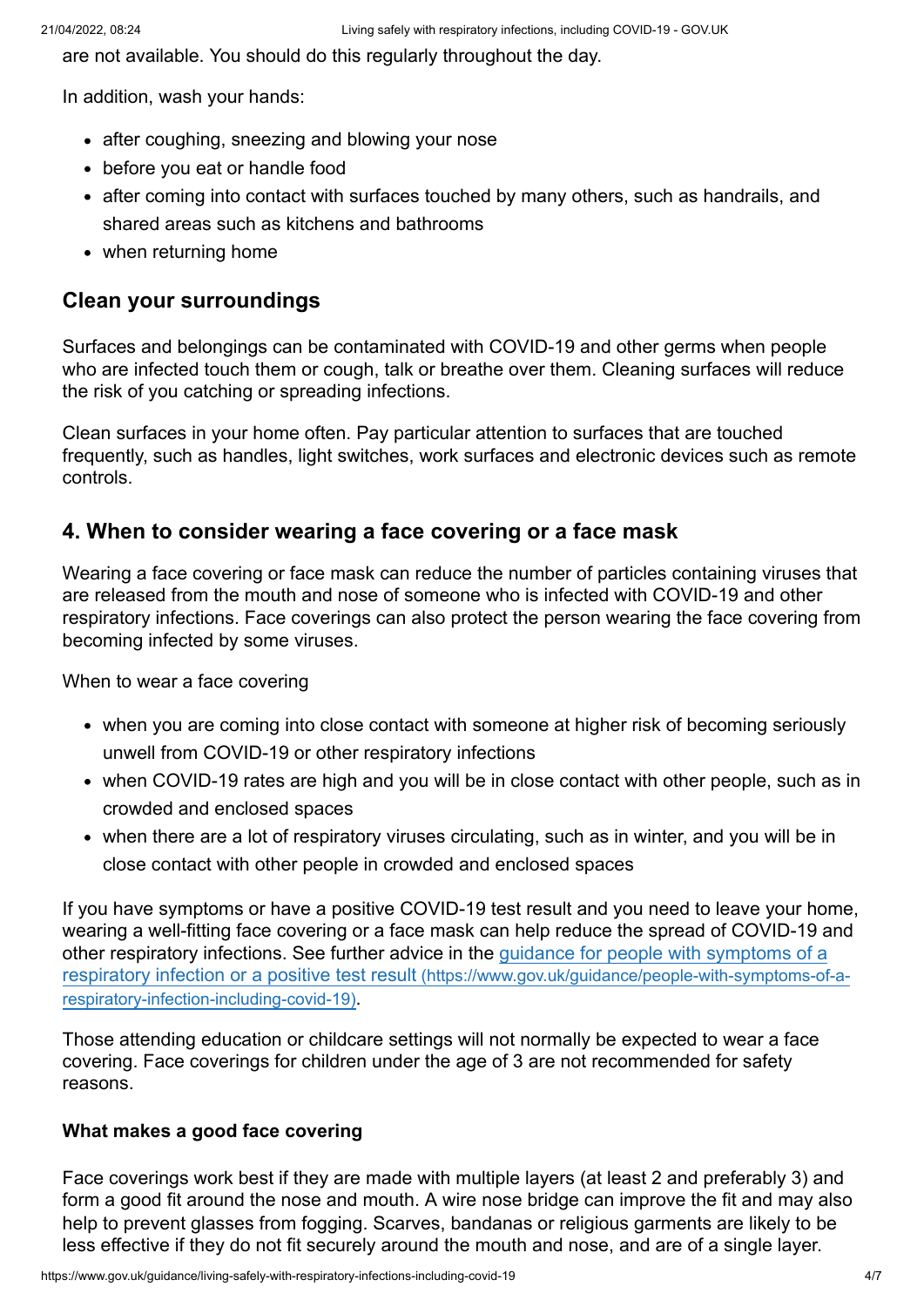Reusable face coverings should be able to be washed with other items of laundry according to fabric washing instructions and dried without causing the face covering to be damaged. Singleuse disposable masks should not be washed or reused and should be disposed of responsibly.

## <span id="page-4-0"></span>**Translations**

Living safely with respiratory infections, including COVID-19 (Arabic) [\(https://assets.publishing.service.gov.uk/government/uploads/system/uploads/attachment\\_data/file/1068751](https://assets.publishing.service.gov.uk/government/uploads/system/uploads/attachment_data/file/1068751/20220412-Living_safely_with_respiratory_-_Arabic.pdf) /20220412-Living\_safely\_with\_respiratory\_-\_Arabic.pdf) (PDF, 161 KB, 6 pages)

Living safely with respiratory infections, including COVID-19 (Bengali) [\(https://assets.publishing.service.gov.uk/government/uploads/system/uploads/attachment\\_data/file/1068752](https://assets.publishing.service.gov.uk/government/uploads/system/uploads/attachment_data/file/1068752/20220412-Living_safely_with_respiratory_-_Bengali.pdf) /20220412-Living safely with respiratory - Bengali.pdf) (PDF, 186 KB, 7 pages)

Living safely with respiratory infections, including COVID-19 (Chinese Simplified) [\(https://assets.publishing.service.gov.uk/government/uploads/system/uploads/attachment\\_data/file/1068753](https://assets.publishing.service.gov.uk/government/uploads/system/uploads/attachment_data/file/1068753/20220412-Living_safely_with_respiratory_-_Chinese_Simplified.pdf) /20220412-Living safely with respiratory - Chinese Simplified.pdf) (PDF, 162 KB, 5 pages)

Living safely with respiratory infections, including COVID-19 (Chinese Traditional) [\(https://assets.publishing.service.gov.uk/government/uploads/system/uploads/attachment\\_data/file/1068754](https://assets.publishing.service.gov.uk/government/uploads/system/uploads/attachment_data/file/1068754/20220412-Living_safely_with_respiratory_-_Chinese_Traditional.pdf) /20220412-Living safely with respiratory - Chinese Traditional.pdf) (PDF, 176 KB, 5 pages)

Living safely with respiratory infections, including COVID-19 (Farsi) [\(https://assets.publishing.service.gov.uk/government/uploads/system/uploads/attachment\\_data/file/1068755](https://assets.publishing.service.gov.uk/government/uploads/system/uploads/attachment_data/file/1068755/20220412-Living_safely_with_respiratory_-_Farsi.pdf) /20220412-Living\_safely\_with\_respiratory\_-\_Farsi.pdf) (PDF, 159 KB, 6 pages)

Living safely with respiratory infections, including COVID-19 (French) [\(https://assets.publishing.service.gov.uk/government/uploads/system/uploads/attachment\\_data/file/1068756](https://assets.publishing.service.gov.uk/government/uploads/system/uploads/attachment_data/file/1068756/20220412-Living_safely_with_respiratory_-_French.pdf) /20220412-Living\_safely\_with\_respiratory\_-\_French.pdf) (PDF, 116 KB, 7 pages)

Living safely with respiratory infections, including COVID-19 (Gujarati) [\(https://assets.publishing.service.gov.uk/government/uploads/system/uploads/attachment\\_data/file/1068757](https://assets.publishing.service.gov.uk/government/uploads/system/uploads/attachment_data/file/1068757/20220412-Living_safely_with_respiratory_-_Gujarati.pdf) /20220412-Living\_safely\_with\_respiratory\_-\_Gujarati.pdf) (PDF, 133 KB, 7 pages)

Living safely with respiratory infections, including COVID-19 (Hindi) [\(https://assets.publishing.service.gov.uk/government/uploads/system/uploads/attachment\\_data/file/1068758](https://assets.publishing.service.gov.uk/government/uploads/system/uploads/attachment_data/file/1068758/20220412-Living_safely_with_respiratory_-_Hindi.pdf) /20220412-Living\_safely\_with\_respiratory\_-\_Hindi.pdf) (PDF, 169 KB, 7 pages)

Living safely with respiratory infections, including COVID-19 (Pashto) [\(https://assets.publishing.service.gov.uk/government/uploads/system/uploads/attachment\\_data/file/1068760](https://assets.publishing.service.gov.uk/government/uploads/system/uploads/attachment_data/file/1068760/20220412-Living_safely_with_respiratory_-_Pashto.pdf) /20220412-Living\_safely\_with\_respiratory\_-\_Pashto.pdf) (PDF, 151 KB, 6 pages)

Living safely with respiratory infections, including COVID-19 (Polish) [\(https://assets.publishing.service.gov.uk/government/uploads/system/uploads/attachment\\_data/file/1068761](https://assets.publishing.service.gov.uk/government/uploads/system/uploads/attachment_data/file/1068761/20220412-Living_safely_with_respiratory_-_Polish.pdf) /20220412-Living\_safely\_with\_respiratory\_-\_Polish.pdf) (PDF, 164 KB, 7 pages)

Living safely with respiratory infections, including COVID-19 (Portuguese) [\(https://assets.publishing.service.gov.uk/government/uploads/system/uploads/attachment\\_data/file/1068762](https://assets.publishing.service.gov.uk/government/uploads/system/uploads/attachment_data/file/1068762/20220412-Living_safely_with_respiratory_-_Portuguese.pdf) /20220412-Living\_safely\_with\_respiratory\_-\_Portuguese.pdf) (PDF, 114 KB, 6 pages)

Living safely with respiratory infections, including COVID-19 (Punjabi Gurmukhi) [\(https://assets.publishing.service.gov.uk/government/uploads/system/uploads/attachment\\_data/file/1068764](https://assets.publishing.service.gov.uk/government/uploads/system/uploads/attachment_data/file/1068764/20220412-Living_safely_with_respiratory_-_Punjabi__Gurmukhi_.pdf) /20220412-Living\_safely\_with\_respiratory\_-\_Punjabi\_\_Gurmukhi\_.pdf) (PDF, 151 KB, 7 pages)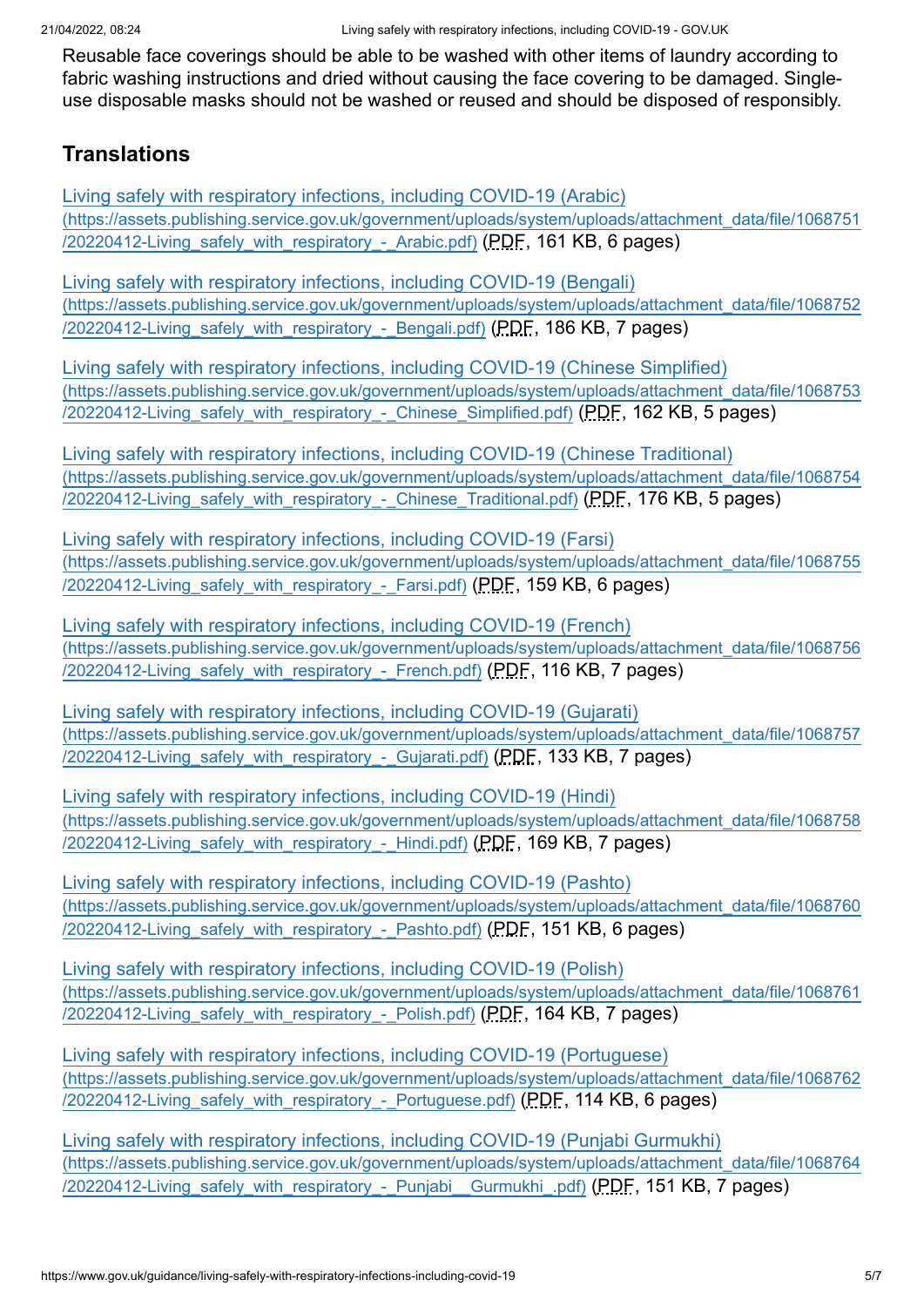21/04/2022, 08:24 Living safely with respiratory infections, including COVID-19 - GOV.UK

Living safely with respiratory infections, including COVID-19 (Punjabi Shahmukhi) [\(https://assets.publishing.service.gov.uk/government/uploads/system/uploads/attachment\\_data/file/1068767](https://assets.publishing.service.gov.uk/government/uploads/system/uploads/attachment_data/file/1068767/20220412-Living_safely_with_respiratory_-_Punjabi__Shahmukhi_.pdf) /20220412-Living safely with respiratory - Punjabi Shahmukhi .pdf) (PDF, 163 KB, 6 pages)

Living safely with respiratory infections, including COVID-19 (Slovak) [\(https://assets.publishing.service.gov.uk/government/uploads/system/uploads/attachment\\_data/file/1068769](https://assets.publishing.service.gov.uk/government/uploads/system/uploads/attachment_data/file/1068769/20220412-Living_safely_with_respiratory_-_Slovak.pdf) /20220412-Living\_safely\_with\_respiratory\_-\_Slovak.pdf) (PDF, 164 KB, 6 pages)

Living safely with respiratory infections, including COVID-19 (Somali) [\(https://assets.publishing.service.gov.uk/government/uploads/system/uploads/attachment\\_data/file/1068770](https://assets.publishing.service.gov.uk/government/uploads/system/uploads/attachment_data/file/1068770/20220412-Living_safely_with_respiratory_-_Somali.pdf) /20220412-Living\_safely\_with\_respiratory\_-\_Somali.pdf) (PDF, 162 KB, 7 pages)

Living safely with respiratory infections, including COVID-19 (Tamil) [\(https://assets.publishing.service.gov.uk/government/uploads/system/uploads/attachment\\_data/file/1068771](https://assets.publishing.service.gov.uk/government/uploads/system/uploads/attachment_data/file/1068771/20220412-Living_safely_with_respiratory_-_Tamil.pdf) /20220412-Living safely with respiratory - Tamil.pdf) (PDF, 138 KB, 9 pages)

Living safely with respiratory infections, including COVID-19 (Urdu) [\(https://assets.publishing.service.gov.uk/government/uploads/system/uploads/attachment\\_data/file/1068997](https://assets.publishing.service.gov.uk/government/uploads/system/uploads/attachment_data/file/1068997/20220412-Living_safely_with_respiratory_-_Urdu.pdf) /20220412-Living\_safely\_with\_respiratory\_-\_Urdu.pdf) (PDF, 146 KB, 6 pages)

Published 1 April 2022 Last updated 13 April 2022 + [show all updates](#page-5-0)

- <span id="page-5-0"></span>1. 13 April 2022 Added translations.
- 2. 1 April 2022 First published.

# **Related content**

- [People with symptoms of a respiratory infection including COVID-19](https://www.gov.uk/guidance/people-with-symptoms-of-a-respiratory-infection-including-covid-19) (/guidance/people-withsymptoms-of-a-respiratory-infection-including-covid-19)
- [Reducing the spread of respiratory infections, including COVID-19, in the workplace](https://www.gov.uk/guidance/reducing-the-spread-of-respiratory-infections-including-covid-19-in-the-workplace) (/guidance/reducing-the-spread-of-respiratory-infections-including-covid-19-in-the-workplace)
- Coronavirus (COVID-19): guidance [\(/government/collections/coronavirus-covid-19-list-of](https://www.gov.uk/government/collections/coronavirus-covid-19-list-of-guidance)guidance)

# **Collection**

- Coronavirus (COVID-19): guidance [\(/government/collections/coronavirus-covid-19-list-of](https://www.gov.uk/government/collections/coronavirus-covid-19-list-of-guidance)guidance)
- [Coronavirus \(COVID-19\): guidance for local government](https://www.gov.uk/government/collections/coronavirus-covid-19-guidance-for-local-government) (/government/collections/coronaviruscovid-19-guidance-for-local-government)

# **Explore the topic**

- Public health [\(/health-and-social-care/public-health\)](https://www.gov.uk/health-and-social-care/public-health)
- [Coronavirus \(COVID-19\)](https://www.gov.uk/coronavirus-taxon) (/coronavirus-taxon)